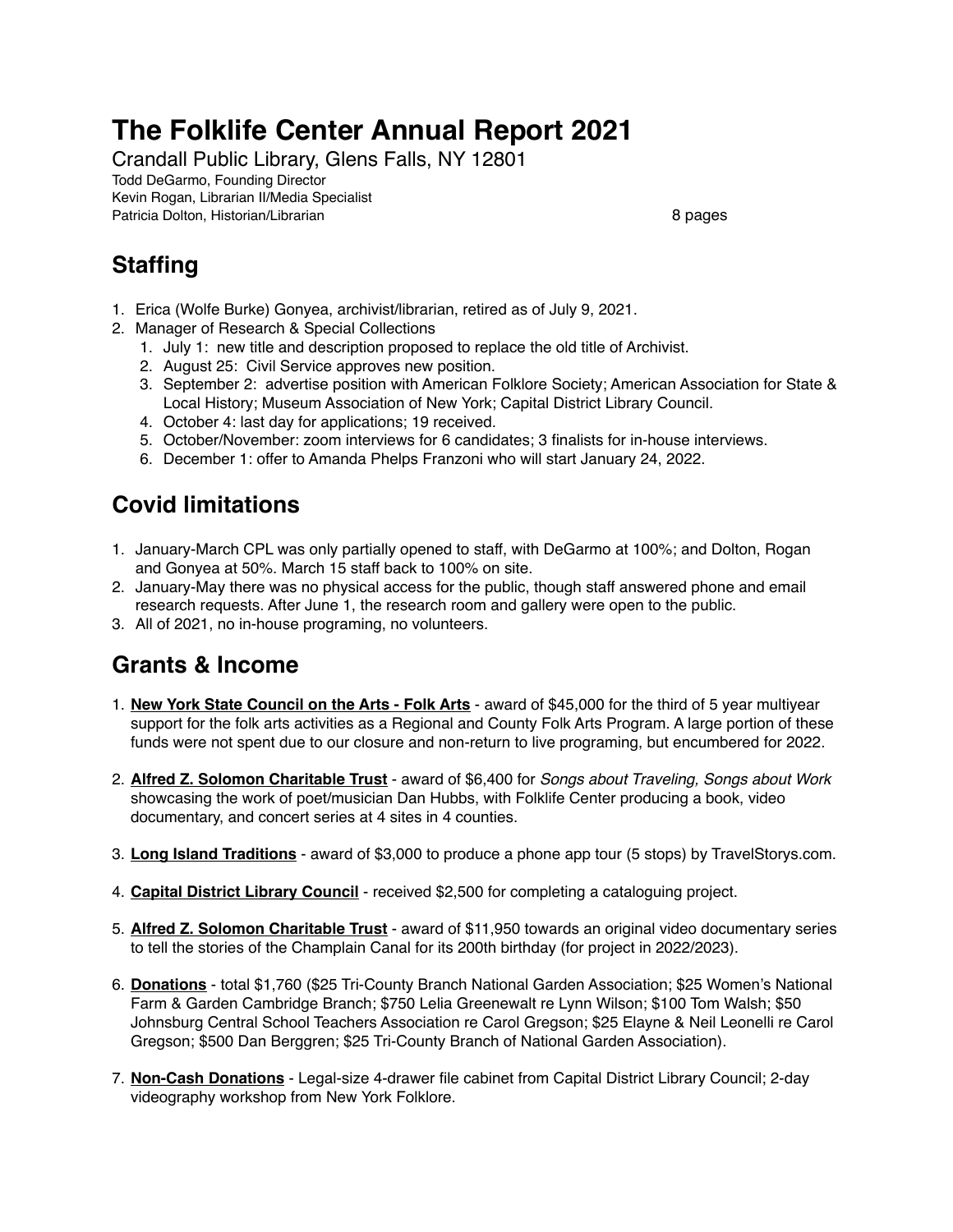### **Archives & Special Collections**

**1. Reading Room -** January 1 to May 31, closed to visitors, though answering phone/email requests. June-December, extended hours, Monday, Tuesday, Wednesday, Thursday 9 to noon, 1 to 7 pm, Friday & Saturday 9 to noon, 1 to 5 pm.

January - 33 patron requests, 76 items used February - 44 patron requests, 76 items used March - 34 patron requests, 47 items used April - 56 patron requests, 116 items used May - 33 patron requests, 63 items used June - 133 patrons, 225 items used July - 150 patrons, 351 items used August - 100 patrons, 300 items used September - 85 patrons, 127 items used October - 127 patrons, 266 items used November - 81 patrons, 79 items used December - 60 patrons, 62 items used

#### 2. **Collection Management**

- 1. Northern Survey Company of Albany, NY photographs added to NY Heritage site.
- 2. Bloomer Glass Plate Negatives large project to clean, scan, describe, rehouse, add to database.
- 3. Amigurumi photographed and info added to database.
- 4. DeGarmo Papers 35 mm negatives scanned.
- 5. Saga City Japan photos, info added to database, physical overhaul of collection.
- 6. Dave Whitman Map Collection inventory and rehousing into acid free boxes.
- 7. Bullard Collection rehousing into acid free folders and boxes.
- 8. DeGarmo Family Collection rehousing photographs into acid free pages, binders; database.
- 9. New microfilm/fiche reader and station (November).

#### 3. **New Collections**

- 1. Holden Reference Book Collection 260 new titles added to online catalog
- 2. Special Titles & Other Publications
	- 1. 19 vinyl records donated by Maureen Dye.
	- 2. High school yearbooks by Fort Edward Historical Society.
	- 3. Civil War books (8), etc. donated by Herb Hudnutt.
	- 4. Nancy Drew and Happy Hollisters books to Historic Children's Book Collection.
	- 5. Thorton Wilder book (9) to Historic Children's Book Collection
	- 6. Folk arts and folklife books donated by Todd DeGarmo
	- 7. Serials: NYS Red Books & Legislative Manuals (c. 1930-60) donated by Brian Rooney.
	- 8. Maps: large acquisition of USGS topographical maps of NYS, etc; atlases and other maps donated by Dave Whitman.
	- 9. Saratoga Springs City Directories (63) purchased from Holly Grande
	- 10.*People's Journal*, Greenwich, NY micofilm of newspapers 1868-1897
	- 11. Brochures of Eastern States Basketball Tournament (4) donated by Bob Smith
	- 12.Misc high school yearbooks (24) purchased from Erica Gonyea.
	- 13.Books (Lincoln, Civil War, Children's) donated by Nancy & Herb Hudnutt.
- 3. Manuscript Collections
	- 1. Harriet Anne Whipple Scrapbook donated by Rachel Clothier.
	- 2. Lapham Family photographs donated by Joan Lapham
	- 3. Richard Bloomer glass plate negatives purchase/delivery of 2nd 1/2 (approx 2500)
	- 4. Papers of St Alphonsus-Sodality of St Anne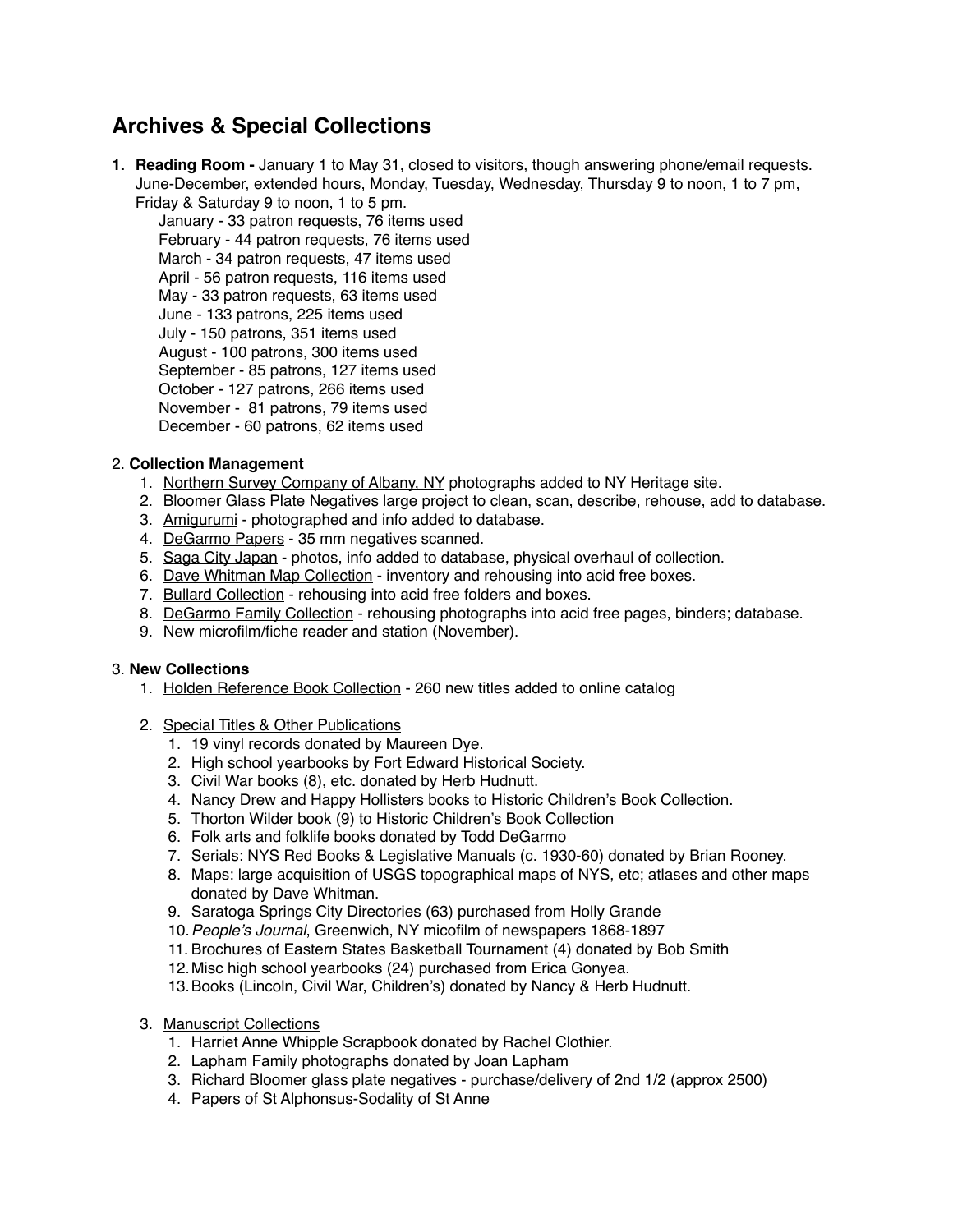- 5. Mary St. John genealogy papers
- 6. Postcards (4)
- 7. Empire View mounted photograph circa 1890
- 8. William Bronk original letter with typed manuscript donated by Richard Carella.
- 9. Adirondack Railway research files donated by Jon Patton
- 10.Old Songs Inc newsletters, festival books, print, audio, objects donated by Andy Spence.
- 11. Misc papers of local arts organizations donated by Sara and Joseph Cutshall-King.
- 12.Wiawaka Center for Women large unsorted addition to archives.
- 13.Photograph of Glens Falls High School Class of 1971 donated by Jim Gonyea
- 14.Misc historic materials (books, pamphlets, stereo views) purchased from Holly Grande
- 4. Art, Object & Folk Art Collections
	- 1. Redwork Embroidery Portrait Tea Cozies (6) by Tisha Dolton.
	- 2. Woodcarvings (2) by CJ Lyttle.
	- 3. Gourd house by Chung Ah Park.
	- 4. Pysanky (4) by Chris Levy.
	- 5. Iroquois beaded whimsey/purse, 19th century.
	- 6. Amigurumi, 100 crocheted animals from RESOBOX Japanese Cultural Center.
	- 7. The Nolan Farm, Afternoon, oil painting on linen by George Van Hook.
	- 8. Print "Sparkler Moon, 258 Broadway" by Rumara Jewett for cover of Dan Hubb's book.
	- 9. Battenkill landscape painted & frame by Eugene R. Witten (1920-2004).
	- 10.Art, assemblages, art materials and ephemera by Anita Witten (1930-2021).
	- 11. Barn Quilt, called "Henry's Star" originally designed by Ruth McWilliams, Canton, NY.
	- 12.Saratoga Hat "Sydney" custom made by Sally Faith Steinmann.
	- 13.Untitled [house] water color by Ruth Lynch (1912-2002) donated by Victoria Garlanda.

### **Folklife Gallery (Library closed to patrons through May 31)**

- 1. **Equali-Tea: Suffragist Tea Cozies in Redwork**, exhibition continues in Folklife Gallery, 42 NYS suffragists with biographies by artist/historian Tisha Dolton, funded in part by LARAC/NYSCA grant.
	- a. Tisha Dolton, Suffrage Singer (Folklife After Hours), March 29 (19 participants).
	- b. Embroidering a Suffragist Tea Cozy in Redwork, Tisha Dolton demonstrating, filmed/edited by Kevin Rogan for the Portraits series on our YouTube channel (54 views).
- 2. **Shutter Squad Winter 2019 Photography** show curated by Kevin Rogan extended to August.
- 3. **Folk Arts All Around Us** showcasing of our Folk Arts Collection (150+ items), guest curated by Todd DeGarmo for a February 13 to October 23, 2021 exhibition hosted by TAUNY (Traditional Arts in Upstate New York) in Canton, NY.
	- a. YouTube: *Moving Day: The Folklife Center's Collection Takes a Ride* (232 views).
	- b. North Country Public Radio: interview aired March 1.
	- c. Virtual Talk: *Folk Arts All Around Us* by DeGarmo hosted by TAUNY March 25 (25 participants).
	- d. YouTube: *Folk Arts All Around Us: A Discussion with Curator Todd DeGarmo* (49 views).
	- e. Facebook: coordinated weekly posts about individual folk art and artists with TAUNY.
	- f. Plan for September reception with 12 working artists at TAUNY cancelled due to Covid.
- 4. **Crafts of Saga Japan: 33 Years of Gifting by our Sister City**  original exhibition in Folklife Gallery curated by Todd DeGarmo showcasing the traditional crafts gifted by Saga City visitors over the course of a 33 year relationship between Glens Falls and Saga City, June 1 to December 31, with other activities related to the collection:
	- a. Original research to determine original origins and cultural background of individual gifts
	- b. Updated inventory and collection description; rehoused collection.
	- c. Photographs taken of each item and searchable database developed for entire collection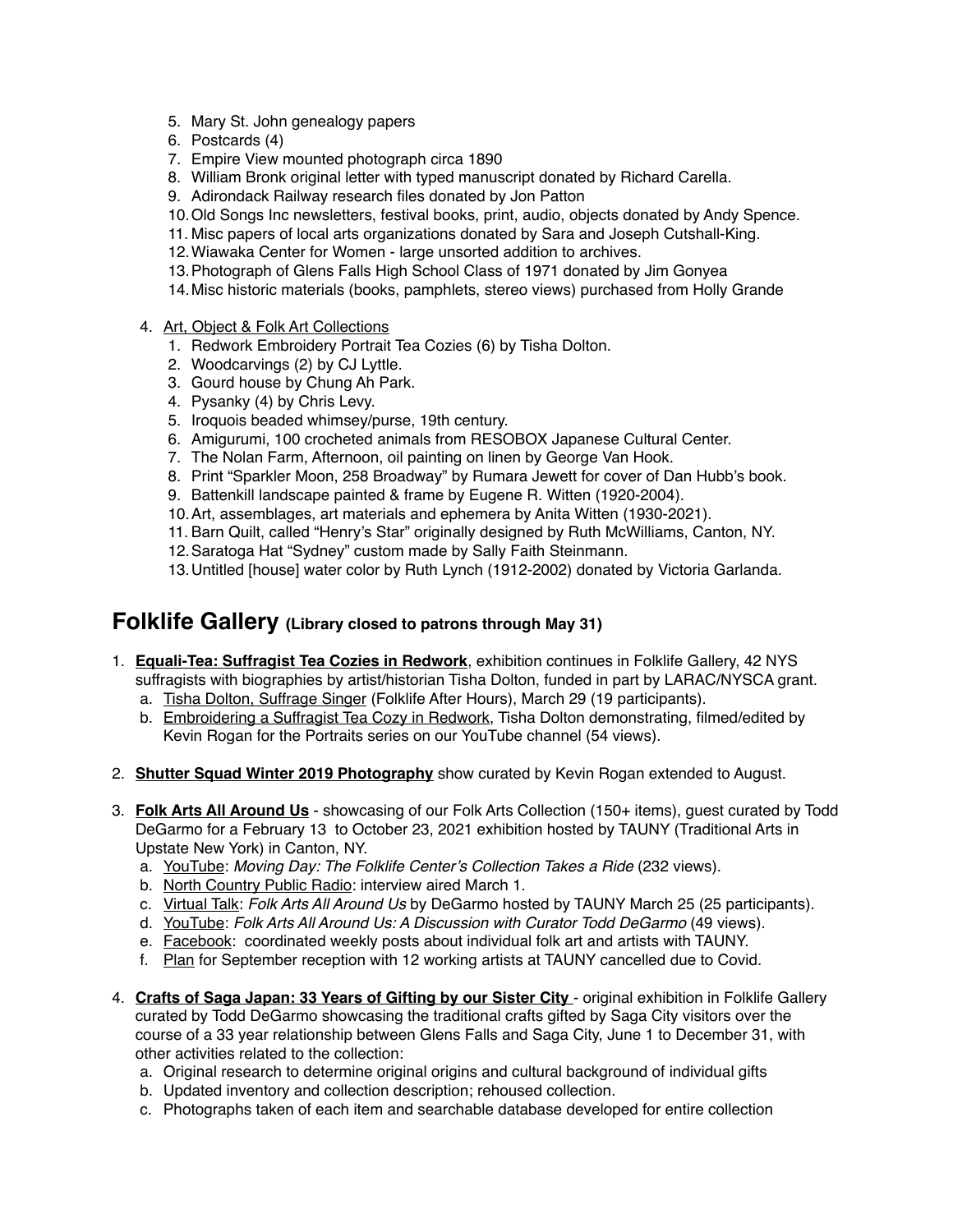- 5. **Amigurumi** a new exhibition curated by our interns in the Folklife Gallery featuring the Japanese art of knitting or crocheting small stuffed animals and anthropomorphic creatures. Original part of an exhibition held by RESOBOX Gallery, a Japanese cultural center in Queens, NY, each piece of the 100 on display is one-of-a-kind and handmade by professional artists from all over the world. This collection has been added to the Folklife Center's permanent folk art collection, September 13 to December 31. See our blog for more information - https://www.folklifecenter.com/post/100-amigurumi.
- 6. **Shutter Squad Summer 2021 Photography Show**  printed, curated and hung by Kevin Rogan showcasing the work of his students, in Folklife Gallery, August 20 to December 31. Work of these students added to library's website - https://www.crandalllibrary.org/folklife-center/programs-andevents/shutter-squad/summer-2021/.

#### **Cultural Programs (No live, indoor programing since March 2020)**

- 1. **From the Vault** a new series of YouTube videos featuring gems in older video formats from our archival collections, recently digitized and given new life by Kevin Rogan:
	- a. *Sara Cleveland: Woodsman Alphabet* from April 25, 1982 CPL performance (584 views)
	- b. *Ham Ferry: The Spell of the Yukon* from May 25, 1983 CPL performance (116 views)
	- c. *Sara Cleveland: The Nobleman's Wedding* from April 25, 1982 CPL performance (46 views).
- 2. **Musical Mondays** in these occasional Facebook posts, Kevin Rogan added a new song to our YouTube channel, originally recorded during our concerts, but never before released.
- 3. **From the Archives** a new series of YouTube video documentaries directed by consulting filmmaker Hannah DeGarmo tapping 35 years of folklife research (noting views as of January 2022).
	- a. *Balsam in the Adirondacks: A Short History* premiered February 24 (222 views).
	- b. *Jack Leadley, An Adirondack Legend* premiered March 17 (393 views).
	- c. *The Balsam Bee at Big Moose* premiered March 26 (54 views).
	- d. *Tied Quilts of the Johnsburg United Methodist Women* premiered March 26 (31 views).
	- e. *Drawn to Folklife: An Illustrated Tour* premiered April 14 (258 views).
	- f. *The Northern Survey Company of Albany, NY*, premiered May 26 (131 views)
	- g. *The Standard Supply Company*, premiered June 23 (54 views).
- 4. **Lake George On the Water** 22 original video documentaries loaded onto iPad kiosks and placed at Lake George Historical Society (May) and Bolton Visitors Center (June).
- 5. **Battenkill Inspired** 30 original video documentaries loaded onto iPad kiosks; software updated and re-placed at Greenwich Free Library, Salem Historic Courthouse, Gardensworks (Hebron).
- 6. **New York Back Story** a series of app driving tours coordinated statewide by Long Island Traditions; funds added for 2 tours of 10 stops each, drawing on our content from the video series, Battenkill Inspired and Lake George On the Water. Consultant retooled the video series, staff road-tested. *Lake George On the Water* went live in August; *Battenkill Inspired* in October.
- 7. **Blog** [\(www.folklifecenter.com](http://www.folklifecenter.com)) linked to Library's website and Facebook page (views as of 1/2022): Jan 29 - *The Tied Quilt Tradition* by DeGarmo (734 views)
	- Feb 10 *Jeannette Rosa Davis… Anti-Suffragists of Glens Falls* by Dolton (52 views)
	- Feb 10 *Happy 200th Birthday Henry Crandall* by DeGarmo (324 views)
	- Feb 17 *Canalboat Childhood* by DeGarmo (740 views)
	- Feb 22 *Musical Monday with Les Poules a Colin* (video) by Rogan (110 views)
	- Feb 24 *Balsam in the Adirondacks* (video) by DeGarmo (344 views)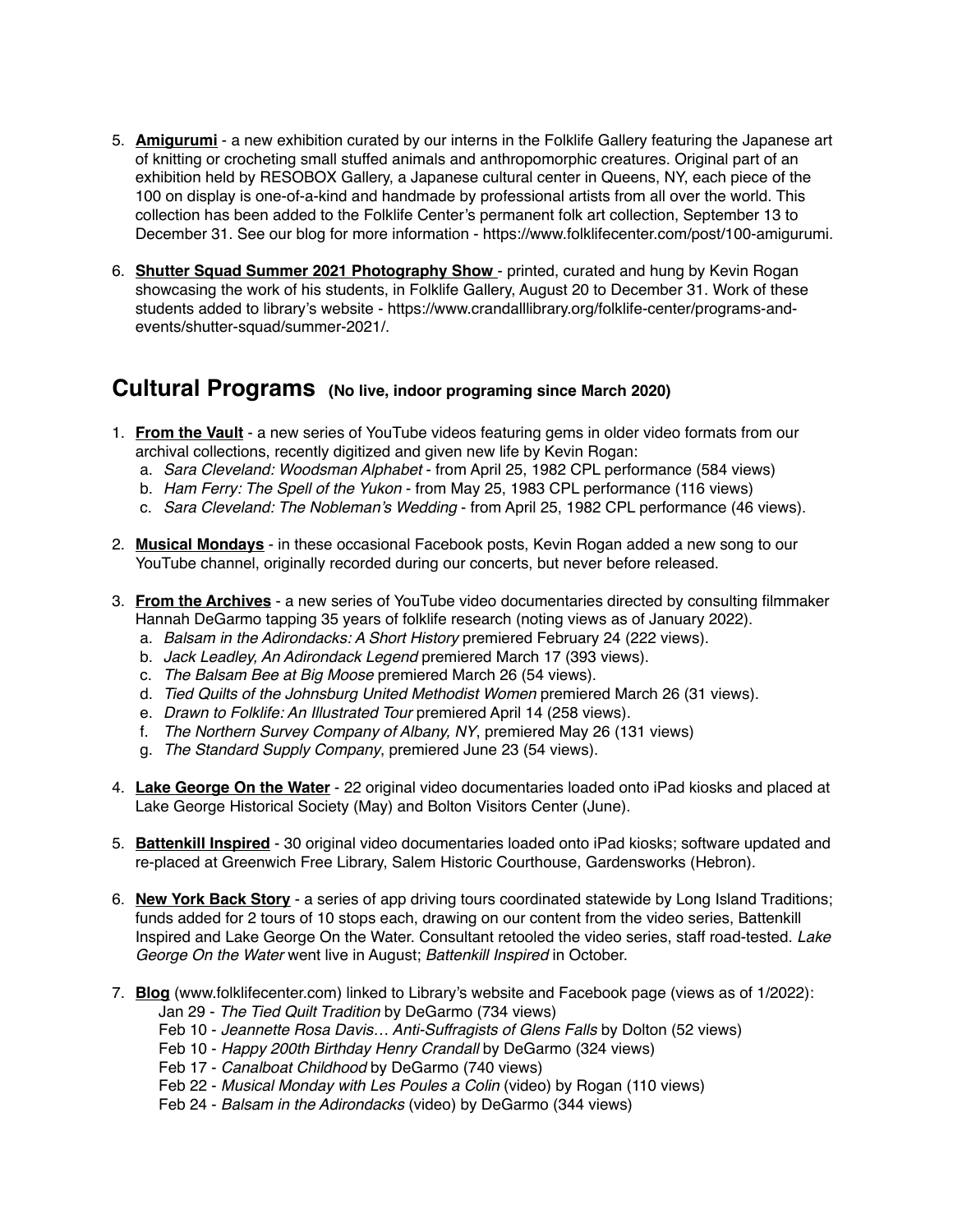Mar 1 - *Monday Memories: WWI Soldier Frederick Dunsford* by Rogan (413 views) Mar 3 - *Sap's Running* by DeGarmo (430 views) Mar 5 - *Bicycles on Sidewalks* by Dolton (148 views) Mar 8 - *Musical Monday: Fara Performs "The Dragon"* (video) by Rogan (89 views) Mar 10 - *Father Isaac Jogues Comes Home* by DeGarmo (351 views) Mar 15 - *Monday Memories: Rev Lockwood's 51 Quarts of Peas* by Rogan (147 views) Mar 17 - *Jack Leadley, An Adirondack Legend* (video) by DeGarmo (419 views) Mar 19 - *The Monday Reading Club of Glens Falls* by Dolton (129 views) Mar 24 - *Buff Mittens by Katie Cross* by DeGarmo (328 views) Mar 29 - *Musical Monday: Mike & Ruthy Band Play "Rock on Little Jane"* by Rogan (108 views) Mar 31 - *Celebrating Easter with Pysanky* by DeGarmo (179 views) Apr 2 - *Folklife After Hours presents Suffrage Singer* by Dolton (21 views) Apr 5 - *Monday Memories: Scottish Highland Style in Upstate NY* by Rogan (166 views) Apr 7 - *Shushan Postmaster* by DeGarmo (276 views) Apr 9 - *An Ode to the Falls of Dionondawa…* by Dolton (28 views) Apr 12 - *Musical Monday: Slocan Ramblers Belt Out a Bluegrass Medley* by Rogan (56 views) Apr 14 - *Drawn to Folklife* (video) by DeGarmo (154 views) Apr 16 - *A Neighbor of Yesterday, Jeanne Robert Foster…* by Dolton (55 views) Apr 19 - *Monday Memories: Francis Biggart, Union Soldier* by Rogan (232 views) Apr 21 - *Who Painted Drummer Truman Kingsley?* By DeGarmo (158 views) Apr 23 - *Books of Poetry, Richard Carella, Hudson Falls Poet* by Dolton (111 views) Apr 26 - *From the Folklife Center to the Kennedy Center. Che Apalache* by Rogan (79 views) Apr 28 - *May Baskets* by DeGarmo (225 views) Apr 30 - *A Poet Named Bronk…* by Dolton (100 views) May 3 - *Monday Memories: Here Comes the Bride* by Rogan (138 views) May 5 - *Mrs Scrap and Dorothy DuRose* by DeGarmo (189 views) May 7 - *National Historic Marker Day* by Dolton (31 views) May 10 - *Yves Lambert Trio Plays "Dans le bayou St-Laurent"* by Rogan (176 views) May 12 - *Flemish pyrography* by DeGarmo (142 views) May 14 - *Glens Falls at Work* by Dolton (48 views) May 19 - *A Portrait of Charles Evans Hughes* by DeGarmo (96 views) May 21 - *Infant & Child Welfare Exhibit in Glens Falls, May 1914* by Dolton (53 views) May 26 - *Northern Survey Company of Albany, NY* by DeGarmo (624 views) May 27 - *Tedd Browne & his Lake George Legacy* by Dolton (102 views). June 1 - *Musical Monday: Calan Showcases Welsh Music* at its Best by Rogan (76 views) June 2 - *100 Amigurumi* by DeGarmo (142 views) June 7 - *Monday Memories: Who is Mr. Scripture?* By Rogan (159 views) June 9 - *Harry & I in the Strawberry Patch* by DeGarmo (151 views) June 16 - *Patton Adirondack Railway Collection* by DeGarmo (198 views) June 18 - *Book Sales: The First 25 Years of the Friends of CPL* by Dolton (55 views) June 23 - *Balsam Pillows & the Standard Supply Company* by DeGarmo (112 views) June 26 - *Redwork Embroidery* by Dolton, (42 views). July 2 - *Eva Austin Judkins & School Board Election 1914* by Dolton (27 views) July 7 - *Eel Harvest in Grangerville* by DeGarmo (196 views) July 12 - *Musical Monday: Golden Oak Plays "Separated by the Sea"* by Rogan (90 views) July 14 - *Puerto Rican Vejigante Masks* by DeGarmo (70 views) July 21 - *Balsam Bees of Big Moose Community Chapel* by DeGarmo (129 views) July 24 - *Windfield Designs* by Dolton (301 views) July 26 - *Musical Mondays: Molsky Mountain Drifters…* by Rogan (116 views) Aug 2 - *Musical Monday: The Scintillating Celtic Music of Imar* by Rogan (69 views) Aug 13 - *When Pageants Were THE Thing* by Dolton (41 views) Aug 25 - *Evolution of an Apple Farm Stand* by DeGarmo (179 views) Aug 28 - *The World's Seventh Greatest Magician* by Dolton (104 views) Oct 9 - *More Windfield Designs & Cornbread…* by Dolton (402 views)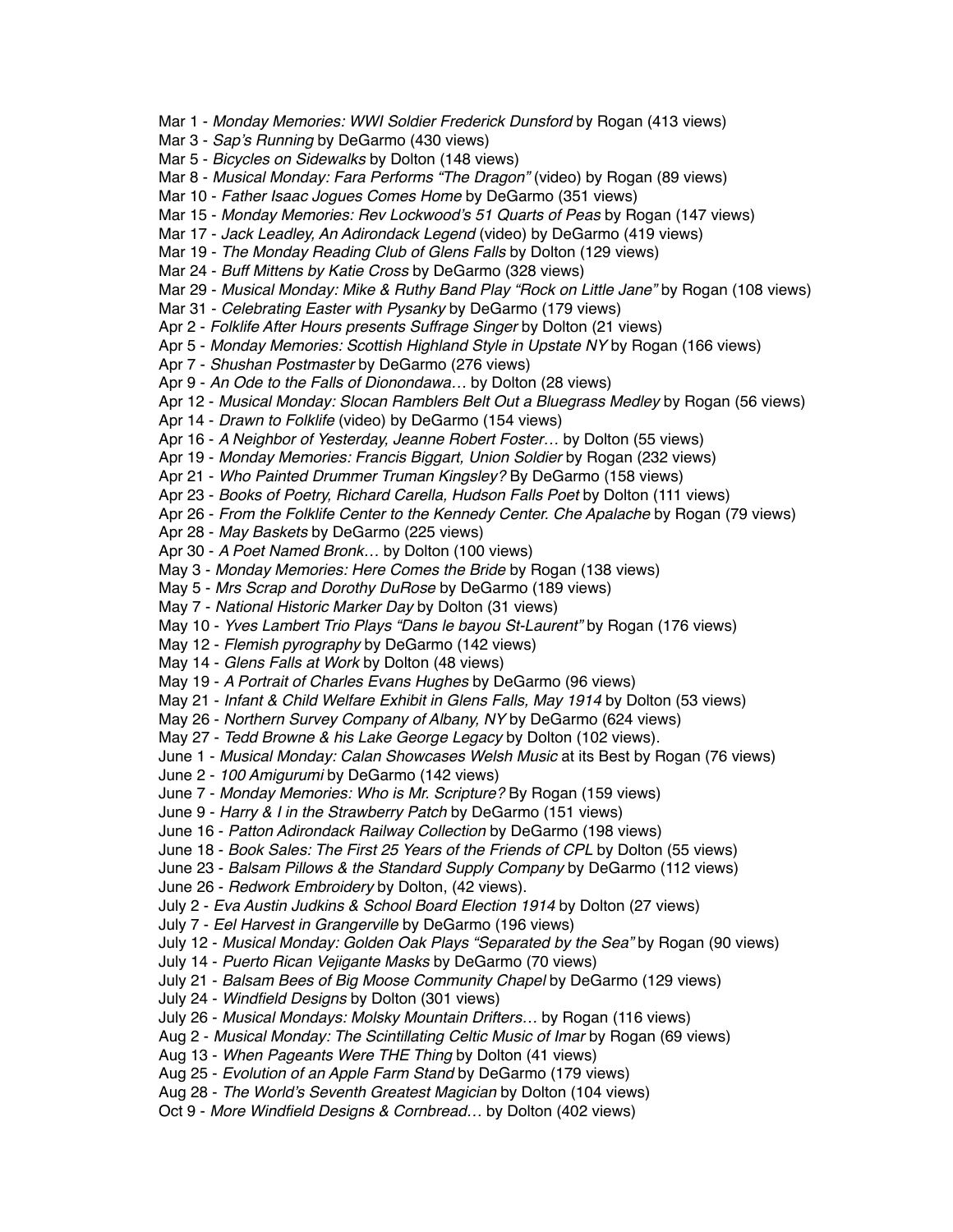Oct 30 - *A Glimse at Hallowe'en in & around Glens Falls 1883-1914* by Dolton (65 views) Nov 19 - *Reorganizing the Yearbooks* by Dolton (99 views) Nov 27 - *Where on earth is Trionda, NY?* By Dolton (74 views) Dec 6 - *Growing Up on the DeGarmo Farm* by Macey (591 views) **2021 totals: 64 new blog posts with 11,793 views on these new posts** 

- 8. **Facebook Page** featuring the Folklife Center with music, folk art, local interest: January: 5 posts, 8,149 reach; 1,448 engagements; 54 shares February: 16 posts, 56,103 reach; 3,232 engagements; 219 shares March: 24 posts, 69,764 reach; 4,623 engagements; 366 shares April: 16 posts, 45,849 reach; 2,445 engagements; 261 shares May: 14 posts, 53,559 reach; 2,506 engagements; 239 shares June: 11 posts, 40,526 reach; 1,719 engagements; 202 shares July: 15 posts, 43,464 reach; 12,357 engagements; 261 shares August: 12 posts, 212,170 reach; 931 engagements; 177 shares September: 5 posts, 9,874 reach; 560 engagements; 114 shares October: 13 posts, 50,868 reach; 2,354 engagements; 252 shares November: 8 posts, 198,692 reach; 1,026 engagements; 109 shares December: 10 new posts, 50,929 reach; 2,651 engagements; 237 shares **2021 totals: 149 posts; 839,947 reach; 35,852 engagements; 2,491 shares.**
- 9. **YouTube channel**: The Folklife Center at Crandall Public Library's original concert/performance videos, storytelling, new documentaries, and archival footage: January: 15 new subscribers, 1 new video, 4,845 new views February: 18 new subscribers, 5 new videos, 4,819 new views March: 18 new subscribers, 9 new videos, 4,663 views April: 12 new subscribers, 3 new videos, 3,322 new views May: 14 new subscribers, 1 new video, 4,059 new views June: 10 new subscribers, 3 new videos, 3,332 new views July: 11 new subscribers, 2 new videos, 3,596 new views August: 22 new subscribers, 1 new video, 3,702 new views September: 11 new subscribers, 2 new videos, 3,604 new views October: 15 new subscribers , 2 new videos, 5,519 new views November: 9 new subscribers, 0 new videos, 3,997 new views December: 9 new subscribers, 2 new videos, 4,071 new views **Total 2021 new usage: 164 subscribers, 31 videos, 49,529 views** Total Usage since launching site in September 2014: 802 subscribers, 499 videos, 312,414 views
- 10.**National Heritage Marker Day** sponsored by William G. Pomeroy Foundation, cleaned 3 historic markers and documented 8 markers in need of repainting and repair; posted activity, April 30.
- 11. **Shutter Squad**  using City Park for the return of our 6-session photography workshop series with 10 kids aged 10 to 13, team-taught by Emma Rogan (Children's Department) and Kevin Rogan (Folklife Center). Participants learn the principles of photography using professional equipment to develop skills and their own style to capture scenes from their everyday lives, culminating in a Folklife Gallery exhibition, reception and presence on our Website:
	- a. Summer session: May 26, June 16, 22, July 6, 20, August 3; reception September 13.
	- b. Fall session: September 21, October 5, 19, November 2, 16, 30.
- 12.**Mountain Gallery** (Glens Falls) featured our new George Van Hook acquisition in an exhibition May 27 to July 3, with a reception May 28.
- 13.**Songs about Traveling, Songs about Work** Alfred Z. Solomon Charitable Trust funded project that showcases the original poetry and music of Dan Hubbs with a published book of Dan's poems, a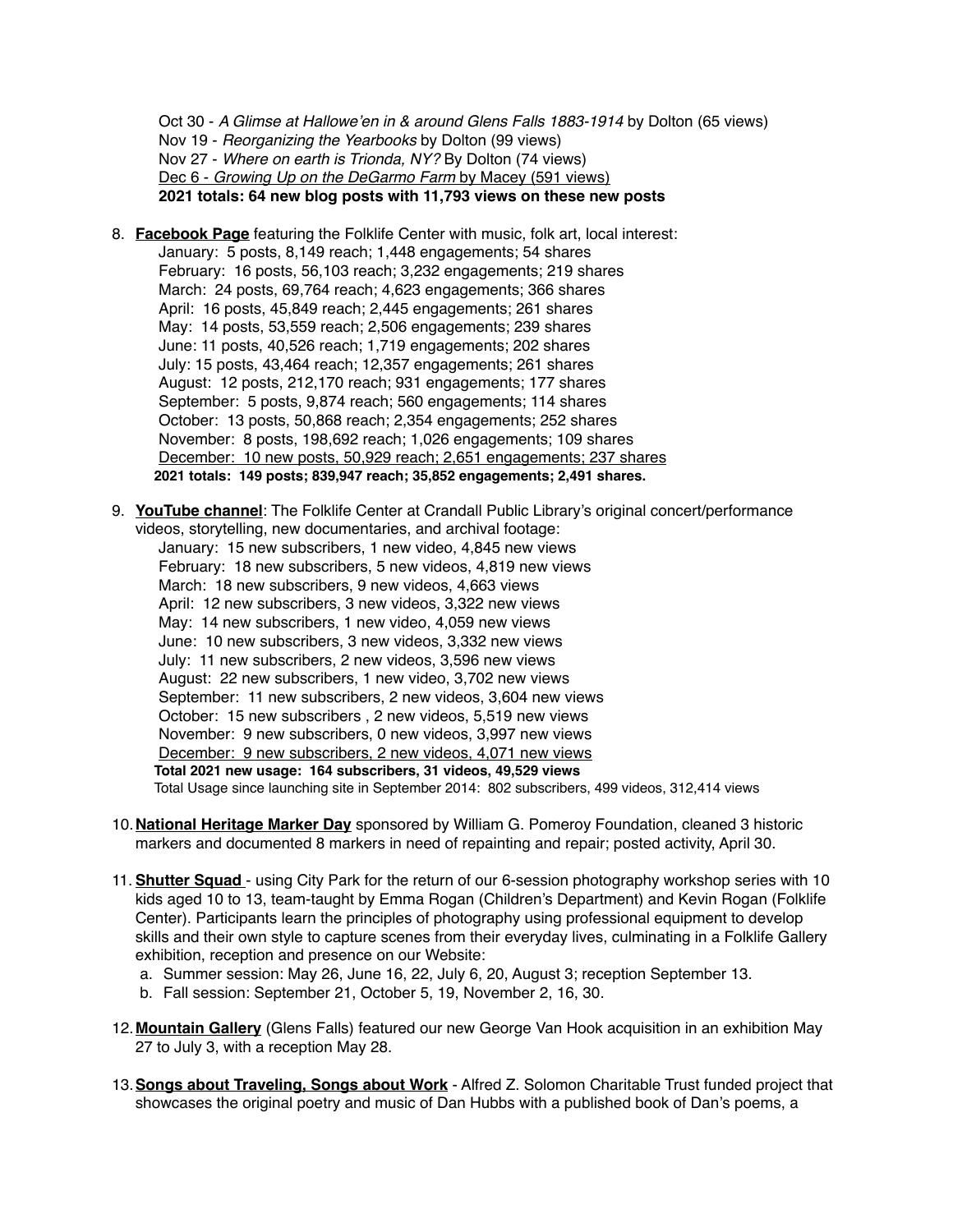promotional documentary video by filmmaker Hannah DeGarmo, and live concerts in the 4 counties served by CPL:

- a. Book: *Downtown Super Tells All* (2021)
- b. Video Portrait: *Dan Hubbs Behind the Scenes* (112 views).
- c. Concerts:
	- i. Argyle Brewing, Cambridge, Washington Ct, Sunday, Oct. 3, 1:30 pm (40 attendees)
	- ii. Sagamore Great Camp, Raquette Lake, Hamilton Ct, Friday, Oct. 15, 7:30 pm (45 attendees)
	- iii. Caffe Lena, Saratoga Springs, Saratoga Ct, NY, Saturday, Nov. 13, 3 pm (25 attendees)
	- iv. Crandall Public Library, Glens Falls, Warren County, NY, Friday, Dec. 3, 3 pm

#### 14.**Internships**

- a. Kinsley Holl of Queensbury completed her first year at St. Lawrence University. With her interest in our ethnographic collections, she added the Amigurumi and Saga Japan collections to databases, and designed an Amigurumi exhibition (June 1 to July 23, weekdays 9 to noon).
- b. Mackenzie Macey of Stillwater, a University at Albany graduate student worked 2 days a week, to complete 150 hours this Fall for 3 credit course (August-December), working on an exhibition, scanning photographs, adding info to a database, interviewing Ann DeGarmo Van Vrankin to produce a YouTube video, *Growing Up on the DeGarmo Farm*.
- 15.**Suffrage Pageant: Forward Into Light Reimagined** history of women's rights performed in story and song, including a Broom Brigade, children's story time and activities, moved from City Park to Baptist Church, filmed and photographed, August 21, noon to 4 pm (55 attendees).
- 16.**Writing the Watershed** Todd DeGarmo and film maker Hannah DeGarmo were panelists discussing their work on the video series *Battenkill Inspired* and *Lake George On the Water*, at the conference hosted by the Schoharie River Center, Burtonsville, NY, September 18.
- 17.**SUNY Empire State College publication** *Classical Music and More in the Glens Falls-Lake George Region; Views from 2021* edited by Eric Ball, professor of Arts & Humanities, with 2 sections about Folklife Center's programs: (a) Summerland Music Society p. 50 (hosted by FC at CPL); and (b) "Classical" and "Folk" Music at Crandall Public Library p. 79 (Live! Folklife Concert series).
- 18.**Live Concerts in City Park** began to work with library director and building manager in May to build a performance platform outside the library in City Park in order to bring back live music; met with various contractors for estimates; project cancelled.
- 19.**Folk Arts All Around Us** new initiative to provide the entire library building with changing folk art displays in modest, portable exhibition cases
	- a. May: Library director agreed with concept and approved purchase of 5 exhibit cases.
	- b. Placement of cases postponed.

### **Workshops & Meetings**

- 1. Patricia Dolton
	- a. Webinar NY Heritage Bits & Bytes by Claire Lovell, Manlius Historical Soc, Jan 20.
	- b. LARAC panel member for distributing NYSCA funds to Warren County applicants, Feb 7.
	- c. Webinar NY Heritage Bits & Bytes by Buffalo History Museum, Feb 25
	- d. Webinar by Stony Brook Libraries on revolutionary war letters, Apr 9
	- e. Webinar by NYS Museum on care of home collections, Apr 13
	- f. Webinar reformatting oral histories from NY Heritage to YouTube, May 5.
	- g. Webinar Roots of Activism by Woodstock Historical Society, May 19.
	- h. Webinar How to Get Organized, Sept 13